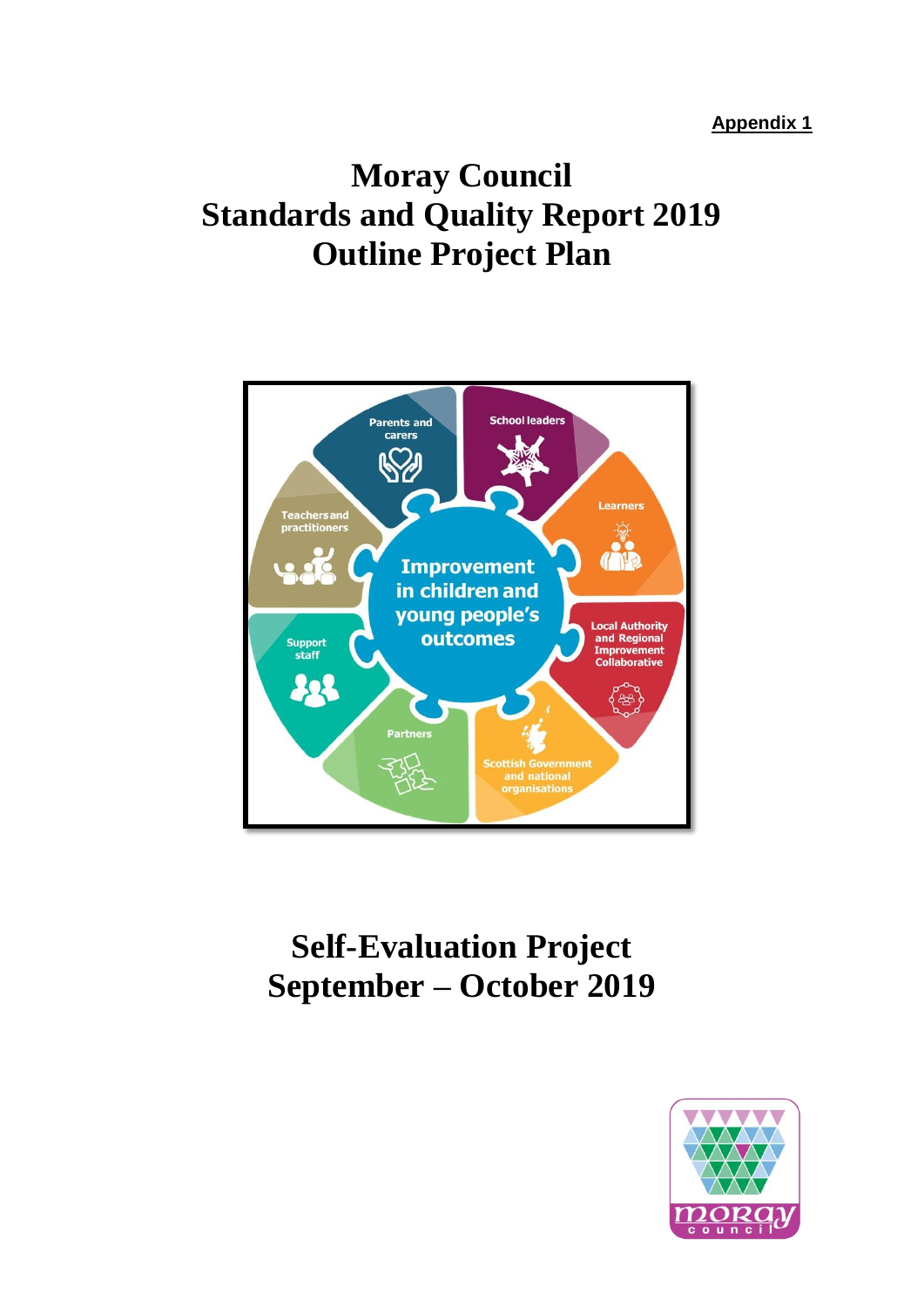#### **Moray Standards and Quality Report 2019**

*Possible structure/content for reporting – Each section – 1. Strengths 2. Areas for Improvement*

Background – WS/KL

- Setting the Scene Our Moray Context
- Intro
- Context
- Celebrating successes All
- National and local priorities
- SCD plan

How good are we at ensuring the best possible outcomes for our learners?

- External inspection evidence ES, CI, gradings and notable key strengths WS/JS (3yrs)
- Thematic inspection evidence Empowerment, Numeracy (LHS) HMC/ DG
- Partner inspection evidence CLD, Children services, SDS, DYW snapshots KL/WS
- Internal evidence gathering schools SE profiles, SFF KL/WS
- Attainment ACEL, Senior Phase, Attainment meetings Data/Narrative? KL/HM
- Health and wellbeing  $QI 3.1 H M/KS$
- Tracking, monitoring and moderation approaches HT/JM
- Attendance, exclusions, LAC and ASN SM/AS
- Achievements/Key events AS/KS
- Case Studies All to find

How good is the quality of care and education we offer?

- LT&A HMC/DG
- Closing the Poverty related attainment gap/ PEF WS/JS
- Parental engagement approaches DT/SM
- Partnership approaches, DYW, SDS, Moray College etc. KL/WS
- GIRFEC, ASN, Inclusion, Equality, Statutory duties SM/AS (&LR)
- Curriculum including DYW, 1+2, outdoor learning etc. SM/DT/WS
- Case Studies All to find

How good is our leadership and approach to improvement and empowerment?

- Professional development SCEL. MC leadership and management courses etc. WS (BMP) – BASELINE – IMPACT?
- NQTs WS (BMP) BASELINE IMPACT?
- Coaching and mentoring WS (BMP) BASELINE IMPACT?
- Range of data for above  $1 3$  (% across Moray)
- Ask about OI 1.3 leadership of change Theme 2
- HT meetings and prof dev workshops, strategic working groups, RIC involvement, ES involvement/CLPL – QI 1.1 SE for SI – Theme 1 / QI 1.3 leadership of change – Theme  $2 - HMC/DG$
- (Empowerment)
- Aspects of interesting practice HMC/DG

What are we going to do now? – Generic/Strategic Next steps for improvement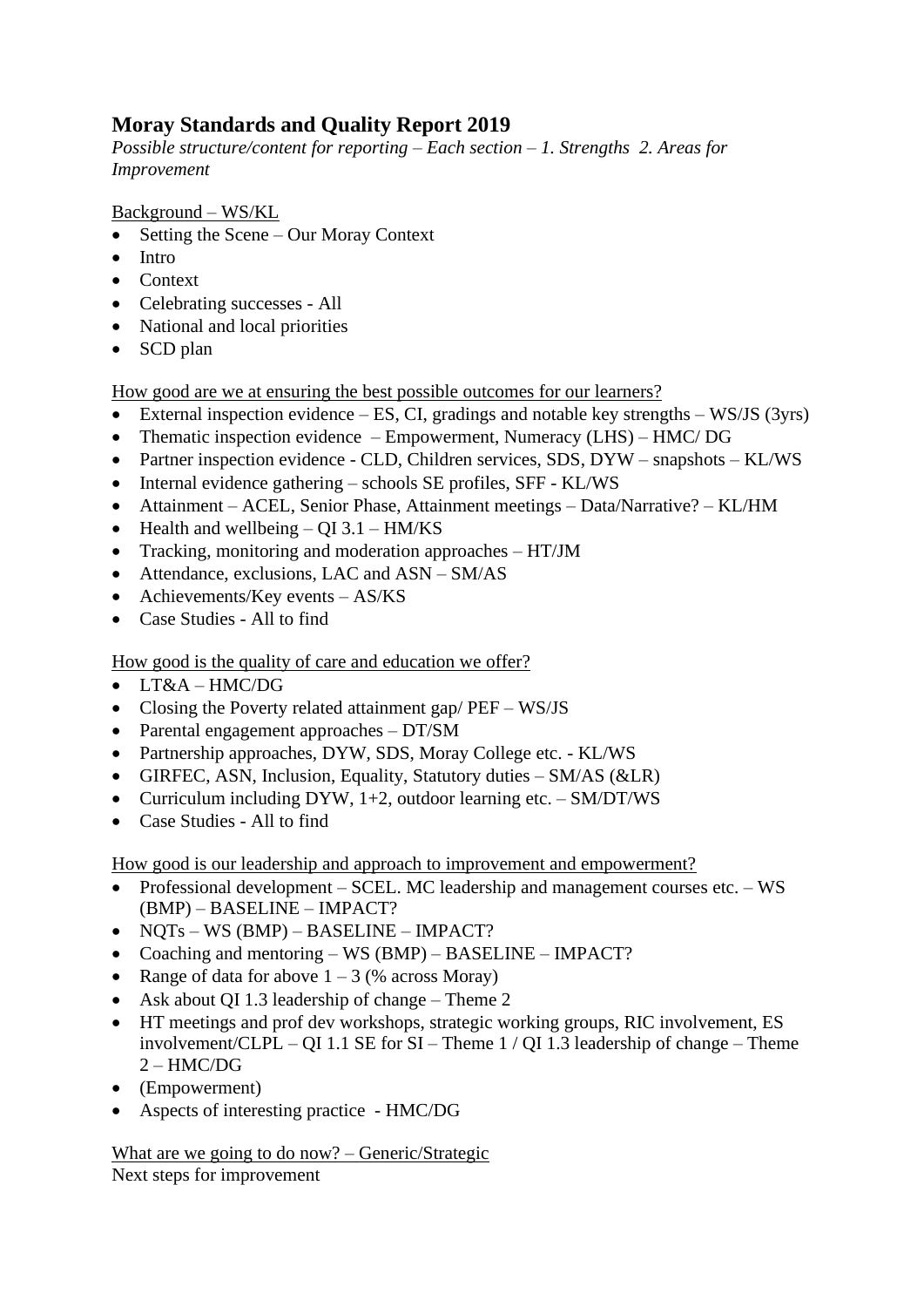#### **Self-Evaluation Event Overview**

## **OVERARCHING QUALITY INDICATORS**

**Towards an Empowered System - Creating an empowered system - an evaluation strategy**

1 - Improvement - Improving Leadership and School Empowerment through Self Evaluation

#### **INPUT QUALITY INDICATORS**

**2.3 - Learning, Teaching and Assessment - all themes**

1 - Learning and Engagement 2 - Quality of Teaching

3 - Effective use of Assessment 4 - Planning, tracking and monitoring

#### **2.4 Personalised Support**

- **- themes 1 and 2** 1 -Universal Support
- 2 Targetted Support

#### **LINKS TO QIs**

- **1.1 Self Evaluation for Self Improvement - theme 1**
- 1 Collaborative Approaches to Self Evaluation
- **1.3 - Leadership of Change theme 2** 2 - Strategic Planning for Continuous Improvement

## **OUTPUT QIs**

**3.1 Ensuring Wellbeing, Equality and Inclusion**

1 – Wellbeing 2 – Fulfilment of Statutory **Duties** 3 – Inclusion and Equality

**3.2 – Raising Attainment and Achievement**

1 – Attainment in Literacy and Numeracy 2 - Attainment over time 3 – Overall Quality of Learners' Achievements 4 – Equity for all Learners

**How good are we at ensuring the best possible outcomes for our learners? How good is the quality of care and education we offer? How good is our leadership and approach to improvement and empowerment? What are we going to do now?**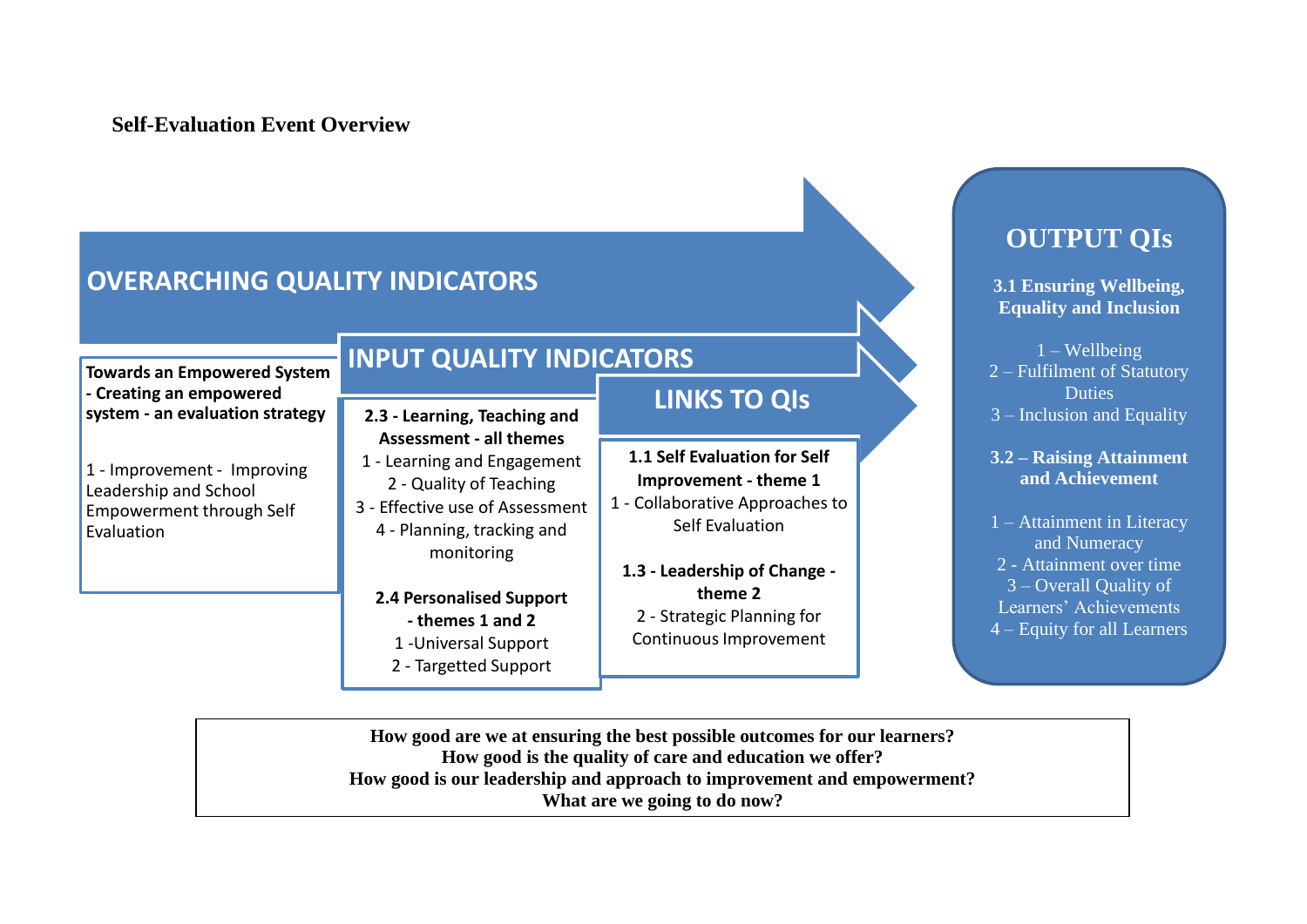## **Project Overview and Timeline**

| <b>Event</b>                             | <b>Date</b>                       | <b>Time</b>         | <b>Venue</b>                          | <b>Notes/Documents</b>                                                                                                                                                                                                                                                                                                                                                                                                                             |
|------------------------------------------|-----------------------------------|---------------------|---------------------------------------|----------------------------------------------------------------------------------------------------------------------------------------------------------------------------------------------------------------------------------------------------------------------------------------------------------------------------------------------------------------------------------------------------------------------------------------------------|
| <b>Planning Day</b>                      | Monday 26 August<br>2019          | $0930 - 1600$ hours | Conference Room,<br>Elgin High School | • Overview of event<br>• Roles and<br>responsibilities -<br>expectations and<br>prep to analyse data<br>(Attendance,<br>Attainment,<br>Exclusions, ASN,<br>$V&A$ etc.)<br>• Purpose and<br>outcomes of event<br>• Peer groupings<br>formed<br>• Document<br>preparation - lesson<br>observations, focus<br>group approaches<br>· Discussion of<br>documentation, data<br>and evidence packs<br>• Document s- excerpt<br>from HGIOS4,<br>QMIE2 etc. |
| Information to<br><b>Elected Members</b> | To be e-mailed w/c 2<br>September |                     |                                       | $\bullet$ WS                                                                                                                                                                                                                                                                                                                                                                                                                                       |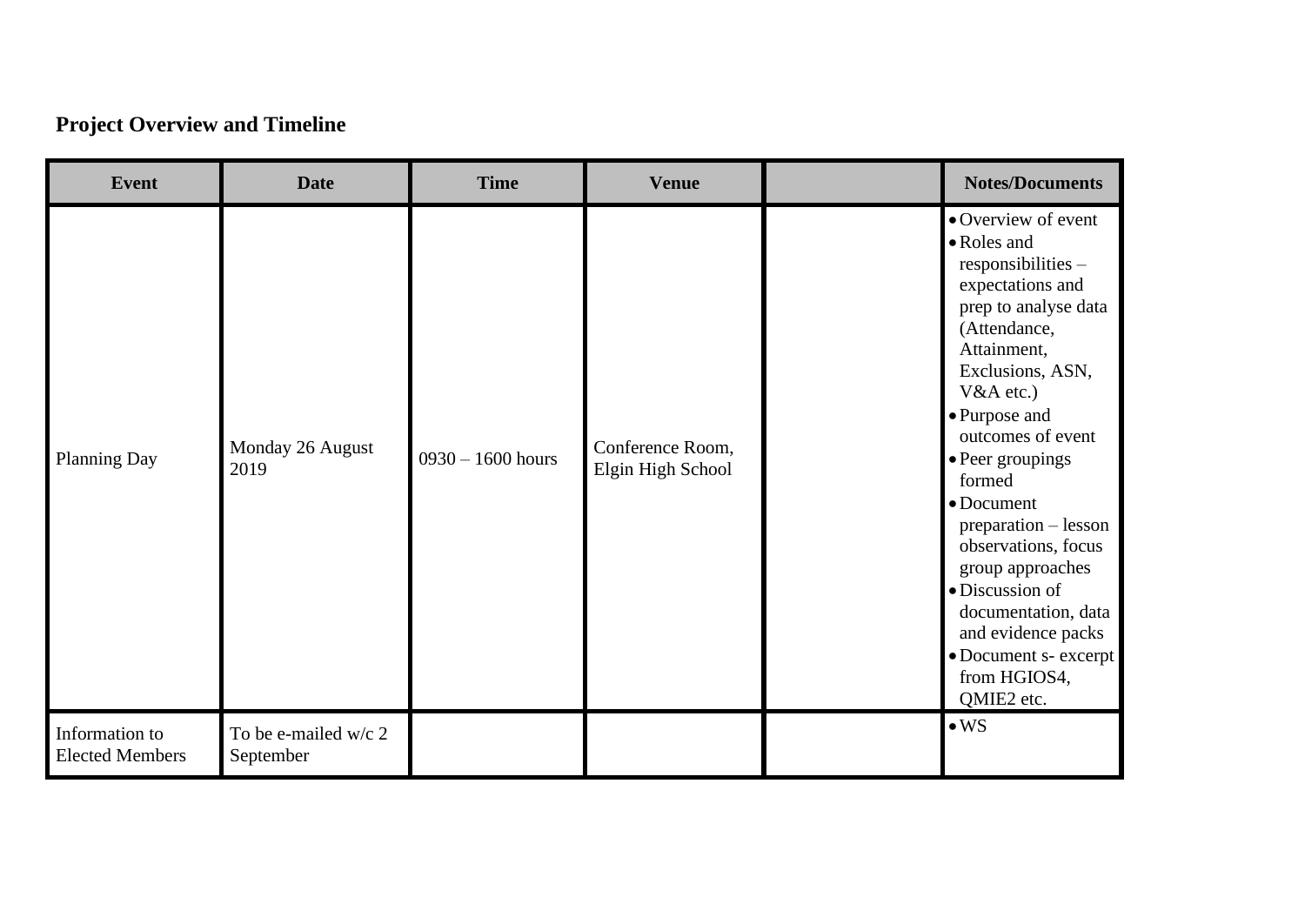| <b>Inform School</b><br><b>Board Chairs</b> | To be informed by<br>Headteachers and<br>invited to School<br>Parent Focus Groups |                     |                          | $\bullet$ WS                                                                                                                                                                                                                                                                                |
|---------------------------------------------|-----------------------------------------------------------------------------------|---------------------|--------------------------|---------------------------------------------------------------------------------------------------------------------------------------------------------------------------------------------------------------------------------------------------------------------------------------------|
| Scoping                                     | Thursday 5 & Friday 6<br>September                                                | $1000 - 1600$ hours | Annexe<br>Meeting Room 5 | Data Packs<br>· Attendance,<br>exclusion, SIMD,<br>PEF, Attainment -<br>ACEL, SQA, ASN-<br>IEPs, CSPs, Child<br>Planning, CP, LAC,<br>School SE Gradings,<br><b>Inspection Data</b><br><b>School Improvement</b><br>· Self-evaluation                                                       |
| Scoping<br>(continued )                     | Thursday 5 and Friday<br>6 September                                              | $1000 - 1600$ hours | Annexe<br>Meeting Room 5 | • profiles, SIPs, SQR,<br><b>WTAs</b><br><b>School Evidence</b><br>CLPL overview, QA<br>$records -$<br>observations, surveys,<br>audits Curriculum<br>• Rationale,<br>Progressions<br><b>Local and National</b><br>Documents<br>$\bullet$ HGIOS4<br>• Towards an<br><b>Empowered System</b> |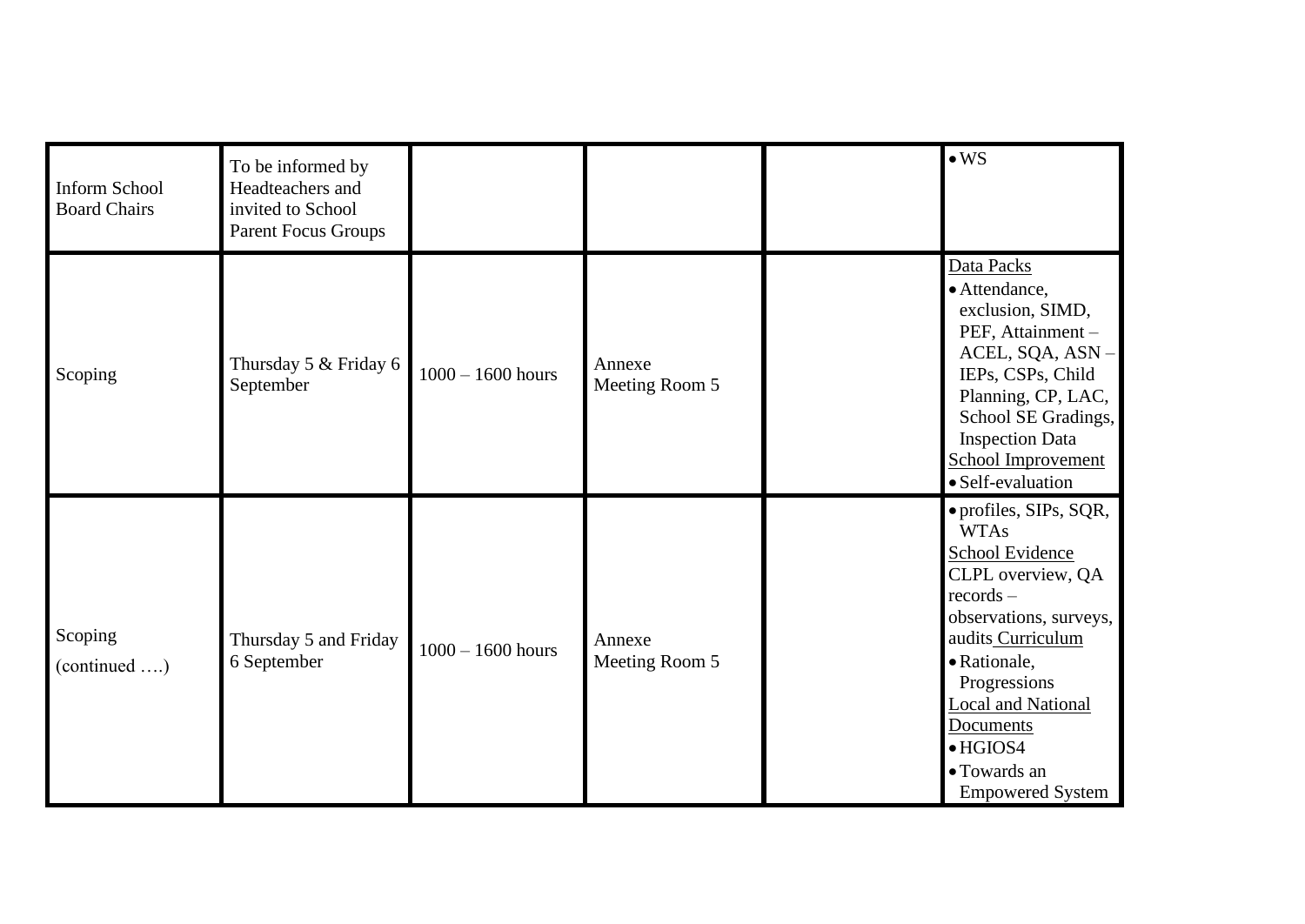|                                                        |                          |                                          |                                                                |                                                                                                                                                                                                                                              | • SCD Strategic Plan<br>$\bullet$ NIF Plan<br>• LA relevant policies                                                                                                                                          |
|--------------------------------------------------------|--------------------------|------------------------------------------|----------------------------------------------------------------|----------------------------------------------------------------------------------------------------------------------------------------------------------------------------------------------------------------------------------------------|---------------------------------------------------------------------------------------------------------------------------------------------------------------------------------------------------------------|
| School Visits -<br>Please see below for<br>Focus       | Thursday 12<br>September | All day in schools<br>4-6pm at EHS - tbc | Various schools -<br>group members to<br>schools; 2 per school | <b>Buckie High School-</b><br>K <sub>S</sub> /AS<br>Forres Academy-<br>JS/WS<br>Tomintoul Primary-<br>DT<br><b>Bishopmill Primary-</b><br>HT/JM<br>Seafield Primary-<br>HMcC/DG<br>St Gerardine's<br>Primary-KL<br>St Thomas' Primary-<br>SM | $\bullet$ Data packs<br>· Focus group prompts<br>- staff, pupils,<br>parents, partners<br>• Agree lesson<br>observation format<br>• Data and evidence<br>packs for schools                                    |
| Planning,<br>Assessment,<br>Tracking and<br>Monitoring | Friday 13 September      | AM in schools                            | Various schools -<br>group members to<br>schools; 2 per school | Lossiemouth High<br>School-HMcC/DG<br>Speyside High<br>School-KS/AS<br>Newmill Primary-<br><b>KL/HM</b><br>New Elgin Primary-<br>JS/WS<br>Hopeman Primary-<br><b>HT/JM</b><br>Applegrove Primary-<br>DT/SM                                   | • Planning formats and<br>exemplars<br>• Staff discussion<br>forum<br>• Assessment evidence<br>and strategy<br>• Tracking and<br>monitoring strategy,<br>process and resulting<br>interventions and<br>impact |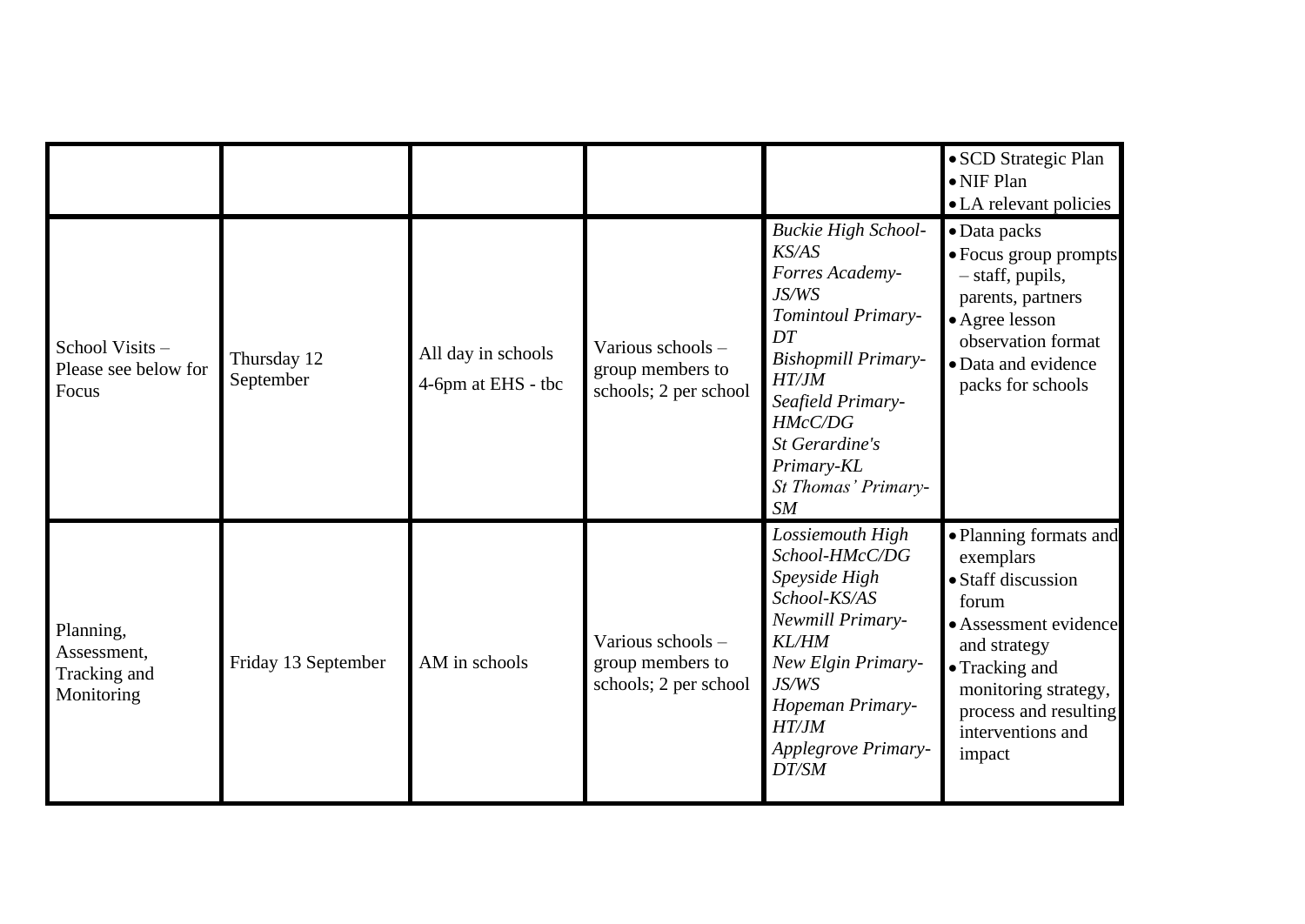| <b>Team Meeting</b>                                       | Friday 13 September                                                           | 2-4pm at HQ<br><b>Committee Room</b>       |                                            | · Discussion and agree<br>final format                                                    |
|-----------------------------------------------------------|-------------------------------------------------------------------------------|--------------------------------------------|--------------------------------------------|-------------------------------------------------------------------------------------------|
| Writing e-mail notes<br>on school visits                  | Wednesday 18- Friday<br>20 September<br>(16 and 17 September<br>- In-service) | * Time and venue to<br>be agreed with peer | * Time and venue to<br>be agreed with peer |                                                                                           |
| E-mail notes to WS                                        | Friday 11 October                                                             |                                            |                                            | • Notes to be<br>completed by 11                                                          |
| WS collate & e-mail<br>to Team                            | Monday 28 October                                                             |                                            |                                            | October 2019 and<br>sent to Willem<br>• Willem to e-mail to<br>team by 28 October<br>2019 |
| Report section write-<br>up $&$ e-mail to<br>Willem       | Monday 4 November                                                             |                                            |                                            | • Team members to<br>write up their<br>sections by 4<br>November and e-<br>mail to Willem |
| Team meeting                                              | Friday 8 November                                                             | $11.00am - 1.00pm$                         | HQ                                         | • To review report<br>compiled from<br>sections written by<br>Team                        |
| Draft S&Q and<br>accompanying<br><b>Executive Summary</b> | Monday 11 November                                                            |                                            |                                            |                                                                                           |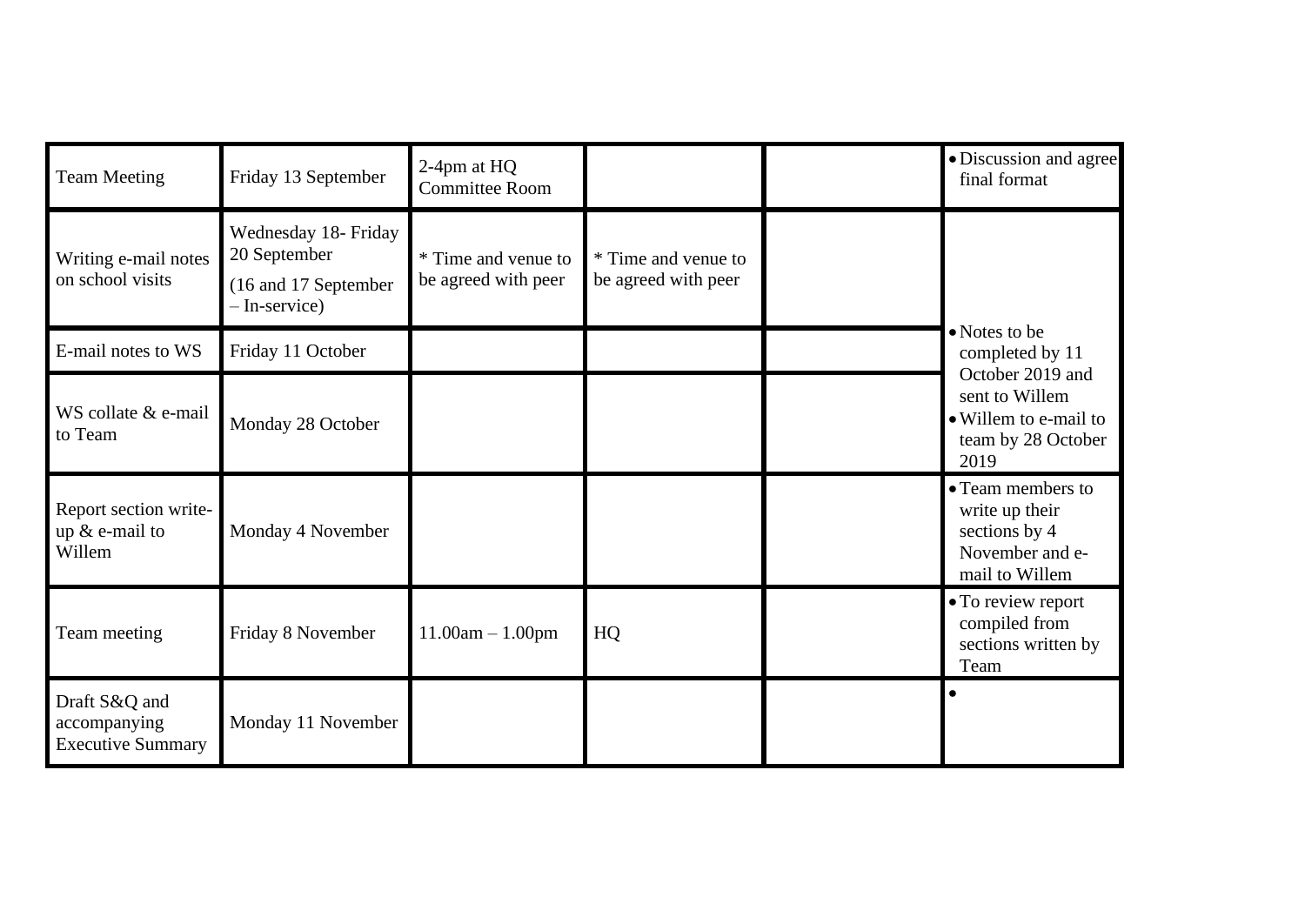| Team Meeting?                                                               | <b>TBC</b>                    |  |                                                                                                                    |
|-----------------------------------------------------------------------------|-------------------------------|--|--------------------------------------------------------------------------------------------------------------------|
| Share with project<br>schools                                               | Monday 11 November            |  | • Deadline for<br>comment and<br>feedback – Friday $15$<br>November 2019                                           |
| Issue report for<br>consultation                                            | Monday 18 November            |  | • Draft out to senior<br>officers for<br>comments                                                                  |
| Admin Group<br><b>Briefing</b>                                              | <b>TBC</b>                    |  | $\bullet$ KL/WS                                                                                                    |
| <b>Education CMT</b><br><b>Briefing</b>                                     | <b>TBC</b>                    |  | $\bullet$ KL/WS                                                                                                    |
| Report to C&YP<br>Committee                                                 | Wednesday 18<br>December 2019 |  | • Preparation of final<br>committee report and<br>associated<br>appendices; consider<br>attendance at<br>committee |
| Agreed priorities<br>feed into updated<br>Moray Education<br>Strategic Plan | From Term 3 2019/20           |  |                                                                                                                    |

Focus prompts for Thursday 12 September - Arrange to go to lunch with pupils where possible